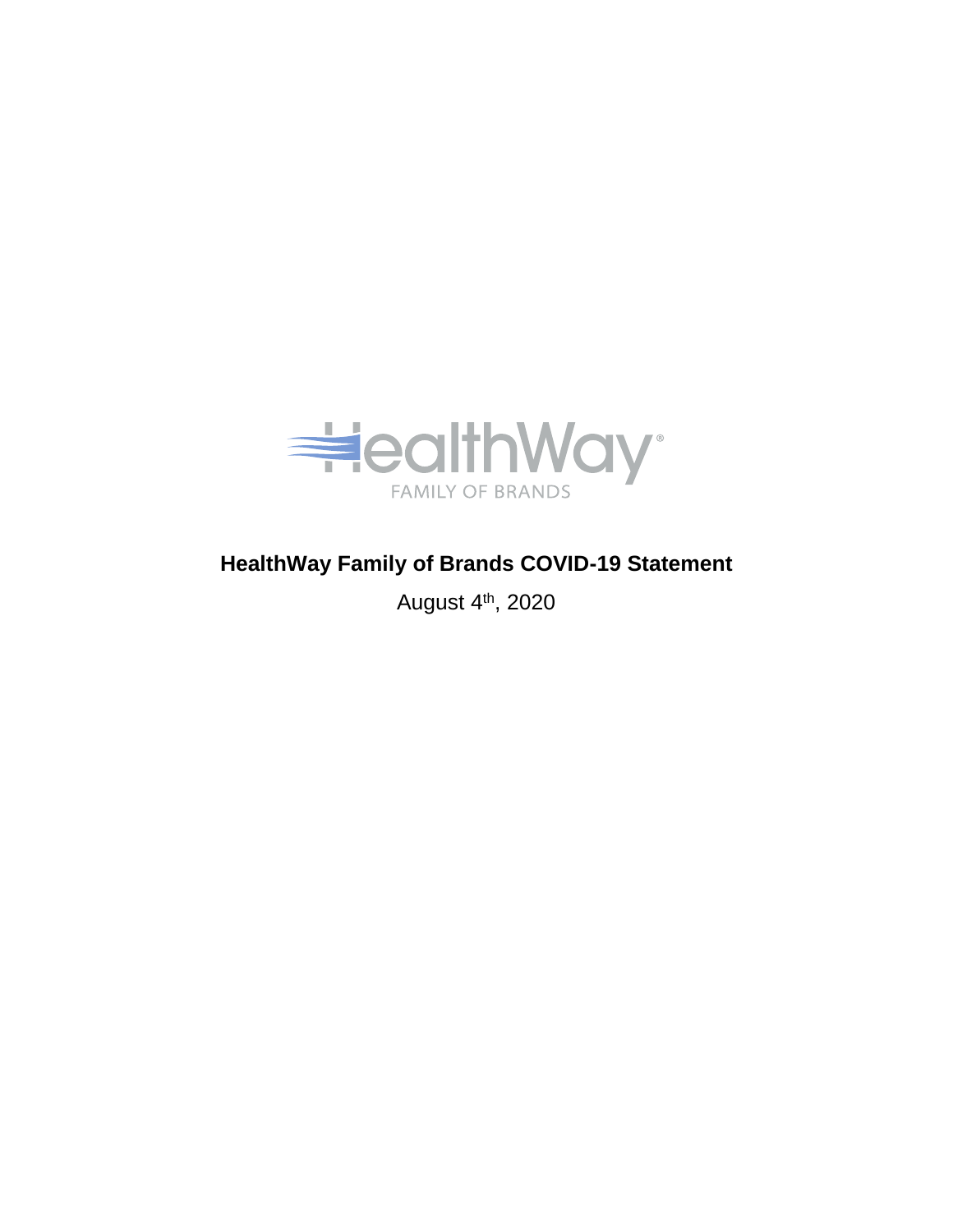

## Introduction

For over 40 years, HealthWay Family of Brands has been reimagining the world as a better, safer place with innovative air purification technologies. Our solutions are crafted in the USA and trusted everywhere air quality matters. Indoor air quality problems come in all shapes and sizes - we're proud that our industry-leading patented DFS (Disinfecting Filtration System) technology is being used in cleanroom applications, hospital surgical suites, commercial office buildings, hotels, schools, universities and many mission-critical environments around the globe.

In response to the COVID-19 Pandemic, we have conducted a series of tests to show the efficacy of DFS technology on the capture and permanent removal of airborne viruses and bacteria. World-renowned Infection Control expert and an advisor to the U.S. EPA (Environmental Protection Agency) and the World Health Organization, Dr. Syed Sattar, conducted his studies in a chamber that was built to follow U.S. EPA guidelines.

## Important Note

During an outbreak of a new virus like COVID-19, no products exist whether it be a surface disinfectant or an air treatment device that can make claims to kill or capture the virus. This is due to the simple fact that the virus was not available to test, and it can take more than 1 year to get a viral claim approved by a regulatory agency. For this reason, the U.S. enacted a 'hierarchy-based' policy. This means that if a company's product has been found to be effective against harder to kill or capture viruses, it is likely to kill or capture a virus like COVID-19.

A product that is likely to provide the greatest protection to you from COVID-19 will have claims against at least one non-enveloped virus such as Norovirus, Feline Calicivirus, Poliovirus, Rhinovirus or Reovirus.

## Test Conclusions

DFS technology was proven to remove from the air a proxy virus for SARS-CoV-2 (RNA virus MS2)<sup>1</sup>: The results of this data shows, 99.987% elimination in 10 minutes of the surrogate which is .03 micron in size. The test also showed that there was 100% elimination in 45 minutes and again 100% at 24 hours indicating no reintroduction of the proxy virus into the space. The bacteriophage MS-2 is a small (about 30 nanometers or .03 micron), non-enveloped virus, which is often used as a surrogate for small, non-enveloped human pathogenic viruses such as noroviruses.

**Corporate Headquarters**  3420 Maple Ave., Pulaski, New York 13142 USA Toll Free: 1-800-843-3860 Int'l: 1-315-298-2904 <sup>1</sup> SARS-CoV-2: SARS-CoV-2 is a large sized enveloped virus (approximately 120 nm in diameter) (25-27).